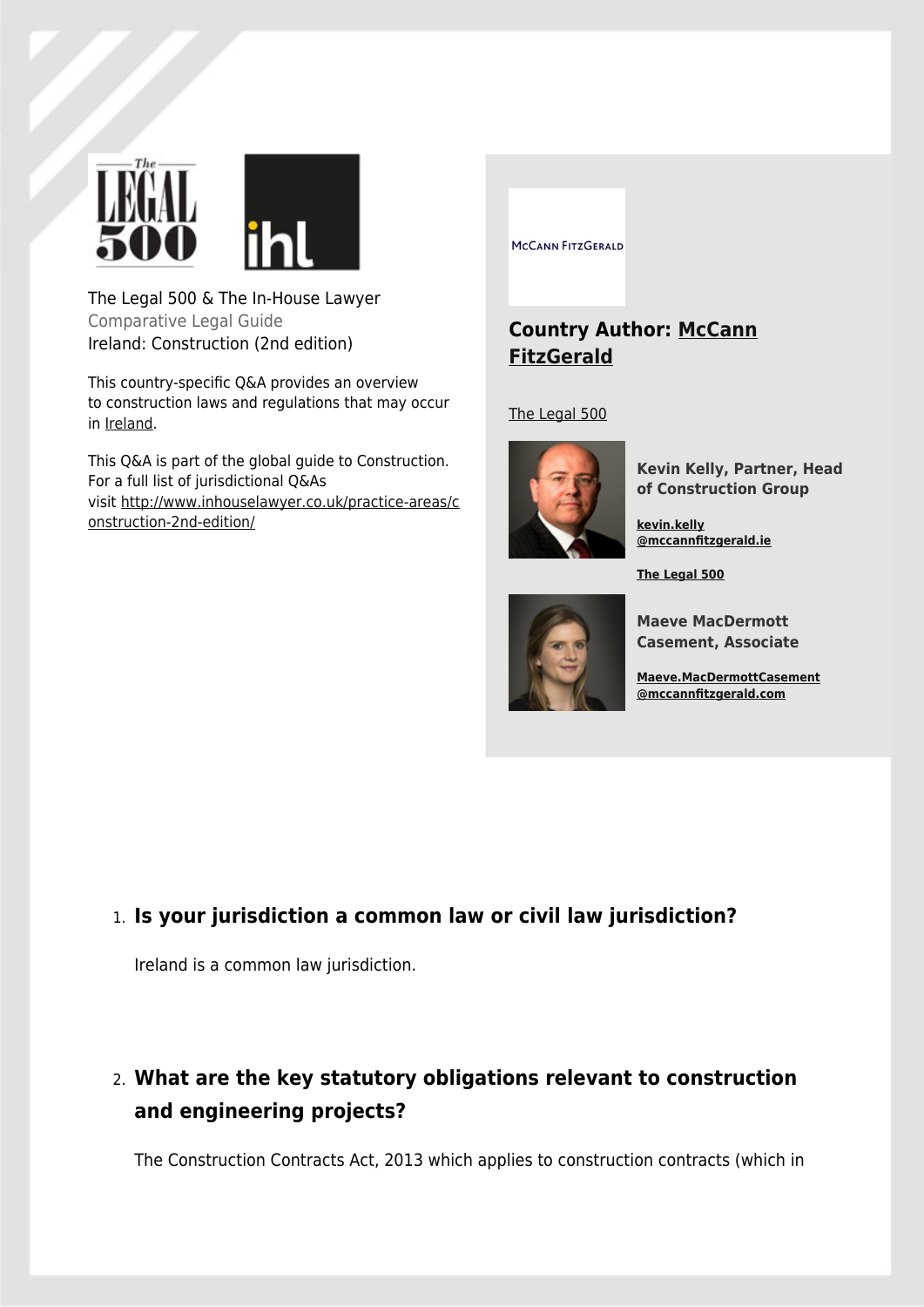turn covers not only construction contractors but also construction consultancy appointments such as architects and engineers, for example), is one of the key pieces of legislation relevant to construction and engineering projects. It sets out requirements in relation to payment arrangements, minimum periods for payments (with an emphasis on protecting sub-contractors), the ineffectiveness of "pay when paid" provisions in a construction contract, suspension for non-payment and, most significantly, a mandatory regime of adjudication in relation to payment disputes. The Building Control Acts 1990 -2014 and regulations made pursuant to those Acts deal with issues such as, for example, building standards, workmanship, conservation of fuel and energy and access for people with disabilities.

The Building Control (Amendment) Regulations 2014 (BCAR) is another key element of the statutory framework relevant to construction and engineering projects. This system is intended to provide a level of assurance that a building is built in accordance with the Building Regulations 1997-2017 (the Building Regulations). There are a number of certificates that may be required in relation to any part or installation in a building, including a Certificate of Compliance on Completion confirming the building works comply with the Building Regulations.

3. **Are there any specific requirements that parties should be aware of in relation to: (a) health and safety; (b) environmental issues; (c) planning; (d) employment; and (e) anti-corruption and bribery.**

#### **(a) health and safety;**

Regulation of health and safety is addressed mainly in a statutory framework, and failure to discharge the statutory duties can carry criminal sanction, including fines of up to €3 million and/or imprisonment for up to two years for convictions on indictment. The following contain the core health and safety legislation relevant to construction:

○ Safety, Health and Welfare at Work Act 2005, which imposes core duties on all employers to ensure, so far as is reasonably practicable, the health and safety of their own employees and of third parties, including employees of others and members of the public.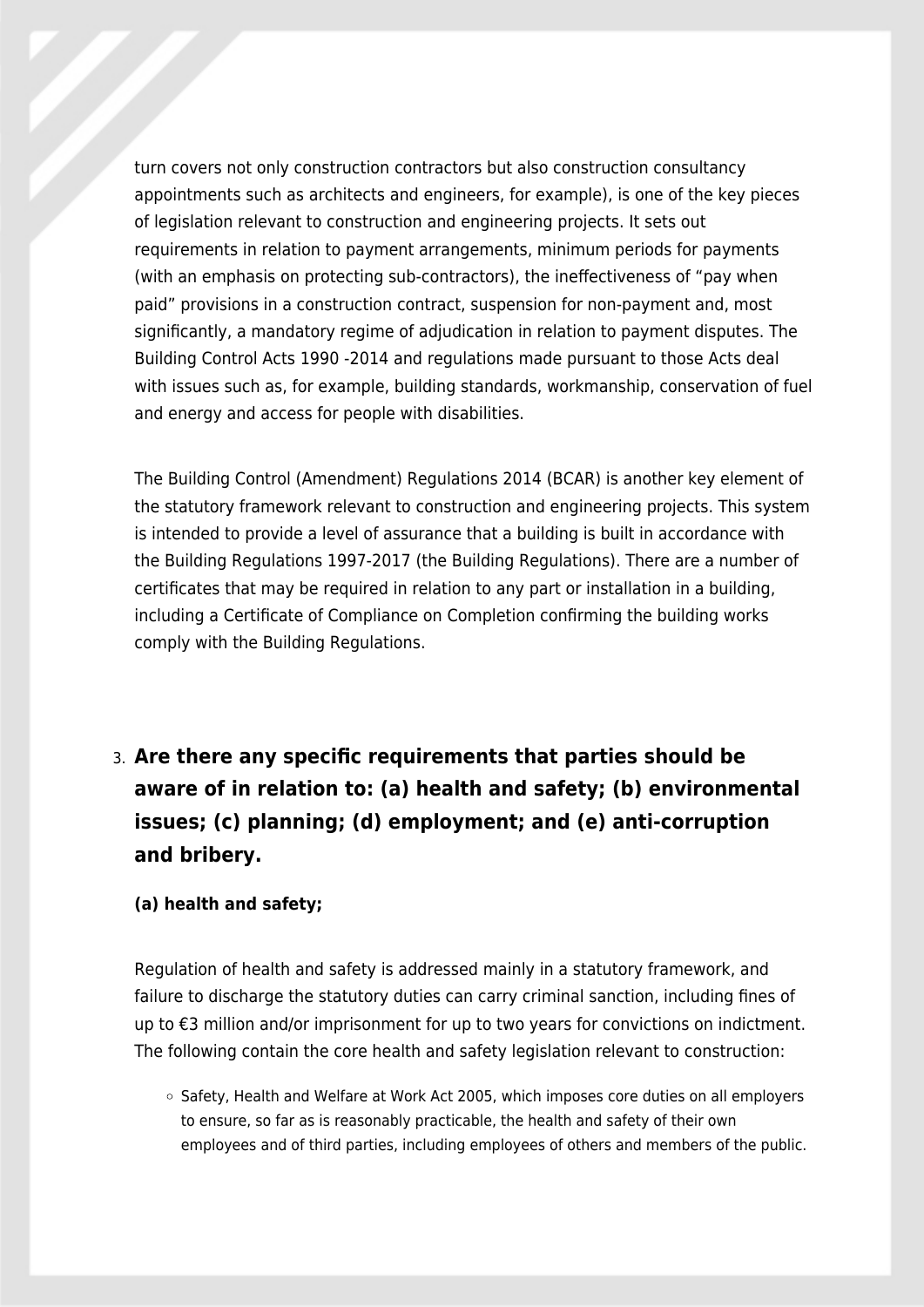- Safety, Health and Welfare at Work (Construction) Regulations 2013.
- Safety, Health and Welfare at Work (Asbestos) Regulations 2006 to 2010.
- Safety, Health and Welfare at Work (General Application) Regulations 2007 to 2016.

These regulations set out more detailed duties in respect of certain activities and in respect of the use of certain equipment, and provide for the management of specific risks.

The Safety, Health and Welfare at Work (Construction) Regulations 2013 require the appointment of duty holders responsible for specific functions to ensure that construction projects are planned, designed, and executed taking health and safety into account during the design and construction phases, and in subsequent use of the completed project.

Duties are also imposed on parties procuring construction works, and on both designers and contractors involved in construction work

#### **(b) environmental issues;**

Environmental policy in Ireland is largely driven by, and derived from EU policy on the environment. Environmental law in Ireland is administered, regulated and enforced mainly by local authorities, such as County Councils, and by the Environmental Protection Agency ("EPA"). Water services functions of local authorities (including prosecutorial powers in respect of certain water services matters) were transferred to Irish Water, a semi-state company established in 2013. The EPA licenses major industry (in addition to any other development consents required) purely with regard to environmental discharges, emissions and waste handling.

The consideration of environmental assessment to be carried out in respect of a project is generally the subject of consideration at an early stage of project development. Under Directive 2011/92/EU (as amended by Directive 2014/52/EU), and Ireland's planning legislation generally, an environmental impact assessment (an "EIA") is required at the development stage of all projects that are likely to have a significant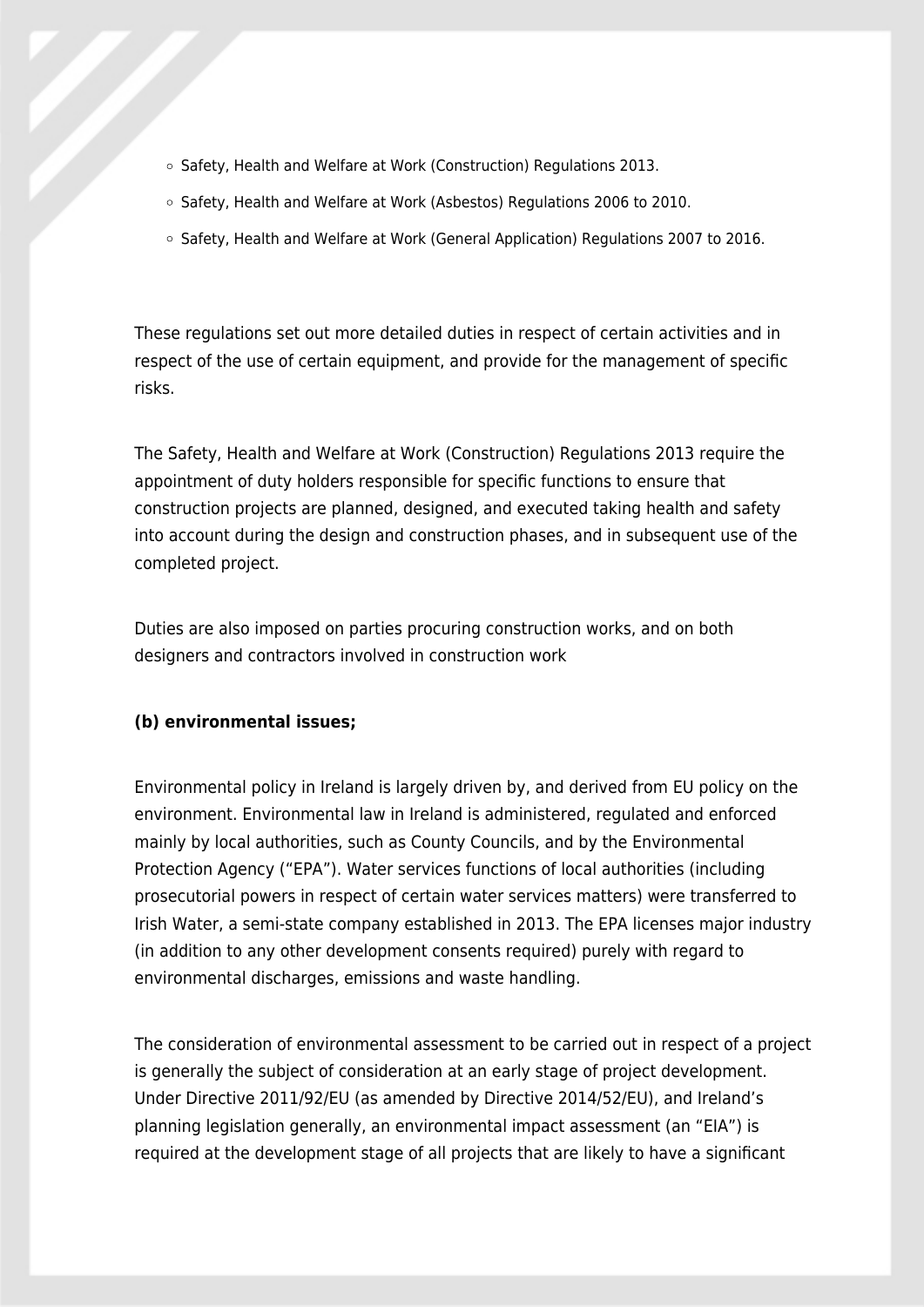impact on the environment. In addition, an appropriate assessment pursuant to the Habitats Directive may be required where a project is likely to have a significant effect on a European Site (i.e. special protection area or special area of conservation).

#### **(c) planning;**

Planning and development of infrastructure projects are governed primarily by the Planning and Development Acts 2000–2018 (the "**Planning Acts**") and the Planning and Development Regulations 2001 to 2018. The general rule in Irish planning law is that all development, not being exempted development, requires planning permission. "Development" is widely defined in the Planning Acts to include both works of development and material changes of use.

Local authorities deal with planning matters, including the grant of permission (also including conditions for minor environmental matters) for day-to-day development, subject to appeal to An Bord Pleanála ("**ABP**"). More significant development consent applications of a strategic nature are made directly to ABP. A grant of planning permission will contain conditions relating to both the construction of a development, as well as its continued operation or use. Enforcement proceedings may be taken by a local authority or any third party (including members of the public) in respect of a failure to comply with planning permission.

#### **(d) employment; and**

The Employment Equality Acts 1998 to 2015 prohibit discrimination on nine grounds, namely gender, civil status, family status, age, race, religion, disability, sexual orientation and membership of the Traveller community. Most employment equality issues are dealt with by the Employment Equality Acts, including: discriminatory dismissal, equal pay, harassment and sexual harassment, working conditions, promotion, access to employment, etc.

Under the Unfair Dismissals Acts 1977 to 2015, an employee who has worked for their employer for more than one year is entitled to rely on the legislation to challenge a dismissal as being unfair. Under the Unfair Dismissals Acts, a dismissal is deemed to be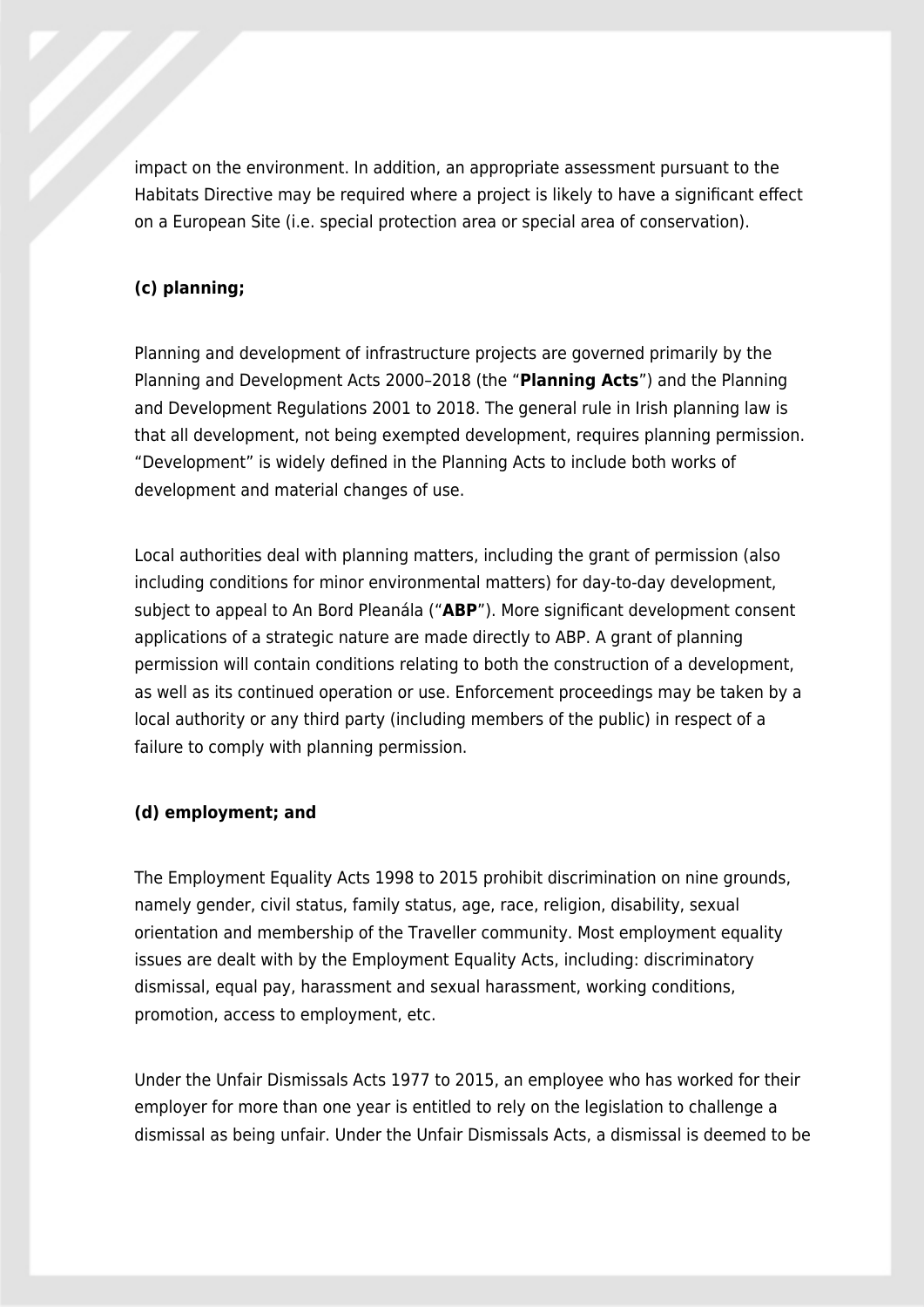unfair and the onus is on the employer to establish otherwise. The remedy which may be sought or awarded in the case of unfair dismissal is reinstatement, re-engagement and/or compensation of up to a maximum of two years' remuneration.

The current system for resolving workplace disputes has existed in Ireland since 2015. The Workplace Relations Act 2015 replaced the previous system of multiple employment tribunals with a two-tier structure for claims, namely: (i) the Workplace Relations Commission ("WRC"), which deals with complaints at first instance by means of a hearing before an Adjudication Officer, and (ii) the Labour Court, which deals with all cases on appeal. In addition, employees have access directly to the Courts in some circumstances.

The National Minimum Wage Act 2000 introduced a statutory minimum wage, which, as of 1 January 2019, is €9.80 per hour, and changes frequently. With effect from 19 October 2017, the Construction Sector is subject to a Sectoral Employment Order ("SEO"). The SEO applies to all Building Firms and Civil Engineering Firms as defined in the order. The SEO makes it compulsory for Building Firms and Civil Engineering Firms to (i) pay construction workers the rates of pay provided in the order and to (ii) provide a pension and sick pay scheme for the categories of workers as defined in the order. The SEO also contains a dispute resolution procedure to be utilised in the event of a dispute arising over a term in the order.

The Organisation of Working Time Act 1997 provides for minimum annual leave entitlements, work breaks, daily and weekly rest periods and a maximum working week of an average of 48 hours calculated over a reference period of, usually, four months.

Employers' data protection obligations are set out in the Data Protection Act 2018. This implements the General Data Protection Regulation which has been law in Ireland since 25 May 2018 and imposes onerous burdens on employers as data processors and controllers.

The Protected Disclosures Act 2014 provides a robust statutory framework within which workers in the public and private sector can disclose information regarding potential wrong-doing in their workplace, and significant employment and other protections to prevent such workers suffering penalisation or detriment following the making of a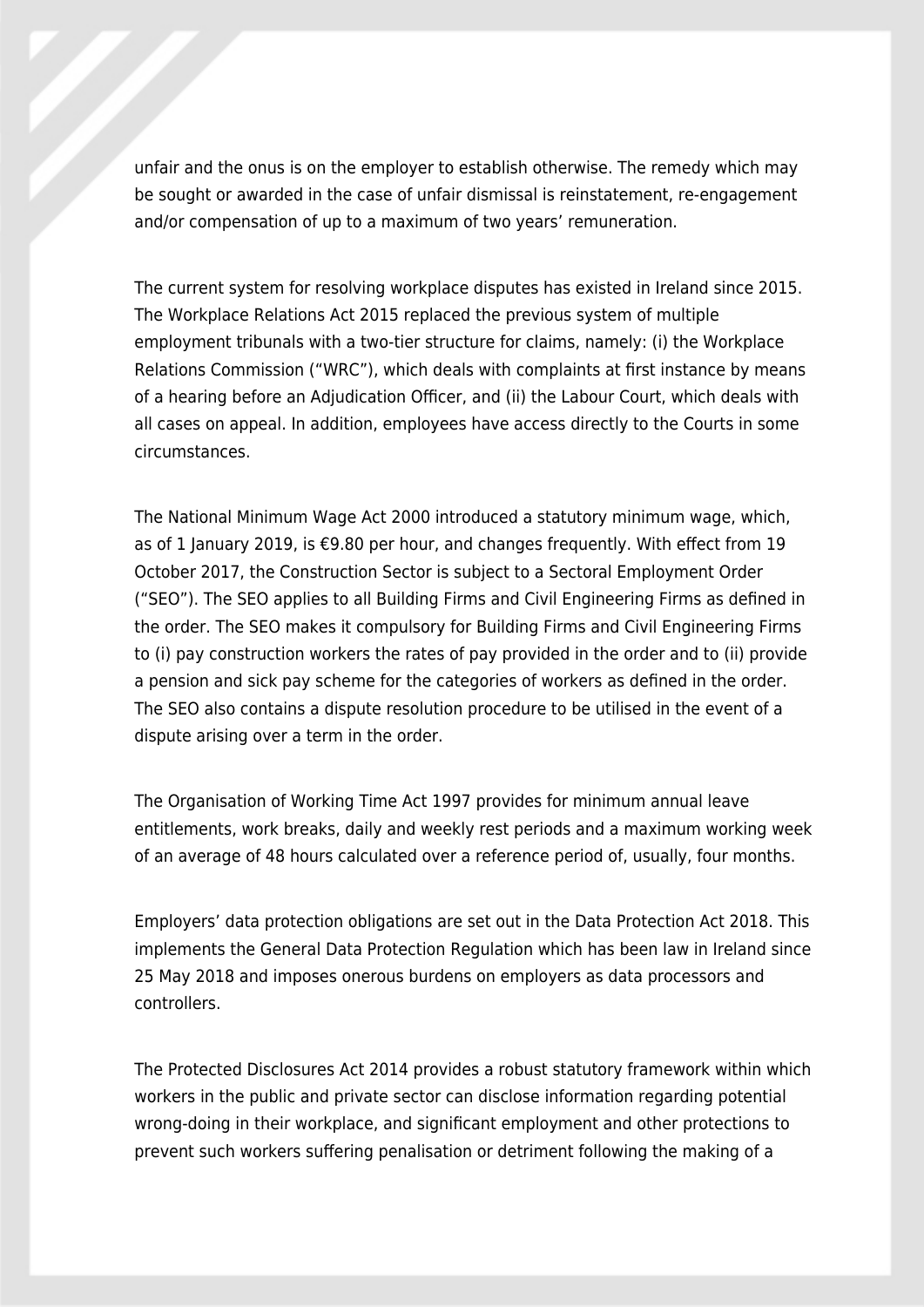disclosure. "Workers" is given a very wide definition and includes permanent and temporary employees, former employees, secondees, interns, consultants, contractors and agency personnel. The types of wrongdoing covered by the Protected Disclosures Act specifically includes things like the commission of offences, the failure to comply with legal obligations, health and safety issues and damage to the environment. An employee who is penalised by his or her employer for having made a protected disclosure, or an employee who is dismissed as a result of having made a protected disclosure, may claim up to five years' remuneration from his or her employer.

The EU Posted Workers Directive ("PWD") is applicable to circumstances where employers send workers who normally work in another EU Member State but, for a limited period, are sent by their employer to carry out their duties in another EU Member State ("posted workers"). The PWD guarantees posted workers an entitlement to minimum terms and conditions of employment and as such this individual would acquire Irish employment law rights. Furthermore, the PWD and the Irish transposing regulations provide that employers who post workers to Ireland are obliged to make a declaration to the WRC prior to the date the posted worker commences providing services in Ireland. The regulations provide that the declaration must be made in the prescribed form and contain the following information: identity of service provider; number of posted workers; duration of the posting; address of posted workplace; and the nature of services. Neither the regulations nor the PWD prescribe a minimum posting period which triggers this reporting obligation.

#### **(d) anti-corruption and bribery.**

Where a contract is obtained illegally in Ireland, a court can set aside the award of that contract. Irish law generally prohibits bribery not just by persons employed or acting for the state but also by private individuals. This is unusual in that other jurisdictions generally make a distinction between persons employed by or working for public bodies and those working for private companies. The exception to this is in relation to a presumption of corruption, which arises in certain circumstances under the Prevention of Corruption Acts 1889–2010 and the National Asset Management Agency Act 2009. The Ethics in Public Office Acts, 1995 and 2001, provide for members of the Irish public, office holders and senior members of the public service to report and surrender gifts or payments with a value over €650. Bribery is also an offence under Irish common law, although prosecutions in recent times are more usually brought for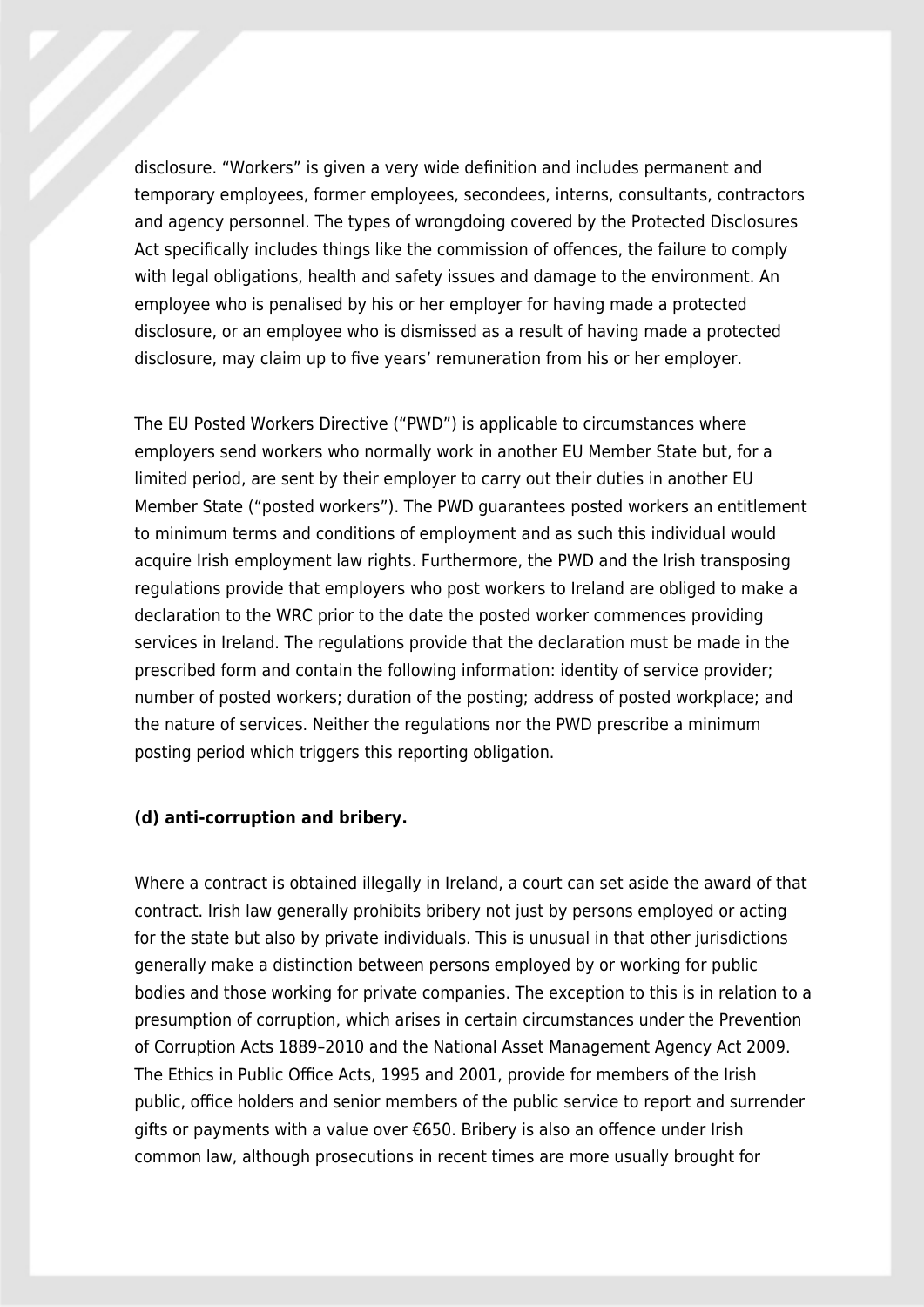#### statutory offences.

Under the Prevention of Corruption Acts 1889–2010, a person or agent for another person is guilty of an offence where they 'corruptly' (which is not defined) 'accept or agree to accept, or agree to obtain a gift, for him or herself or another person as a inducement, reward or on account of the agent doing or making any act, or making any omission in relation to the agent's position or his or her principal's affairs or business'. In a similar vein, it is also an offence for a person to corruptly give such a gift. A person may also be guilty of committing either active or passive corruption under the Criminal Justice (Theft and Fraud Offences) Act 2001.

A person found guilty of corruption or the offence of corruption in office is liable on summary conviction to a fine of €4,000 or 12 months in prison, or both. A person convicted on indictment is liable for a potentially unlimited fine and 10 years in prison. A person convicted under the Criminal Justice (Theft and Fraud Offences) Act 2001, will be liable for a potentially unlimited fine and up to five years in prison.

# 4. **What permits, licences and/or other documents do parties need before starting work, during work and after completion? Are there any penalties for non-compliance?**

Depending on the specifics of a project, one or all of the following may be required:

- Planning Permission.
- If the Building Control (Amendment) Regulations 2014 apply, a Commencement Notice (and all prescribed accompanying documents), Fire Safety Certificate, Disability Access Certificate, Certificate of Compliance of Completion.
- Environmental licences, such as an Industrial Emissions licence or a waste licence, may be required before the project can become operational.
- Crane over sail licence.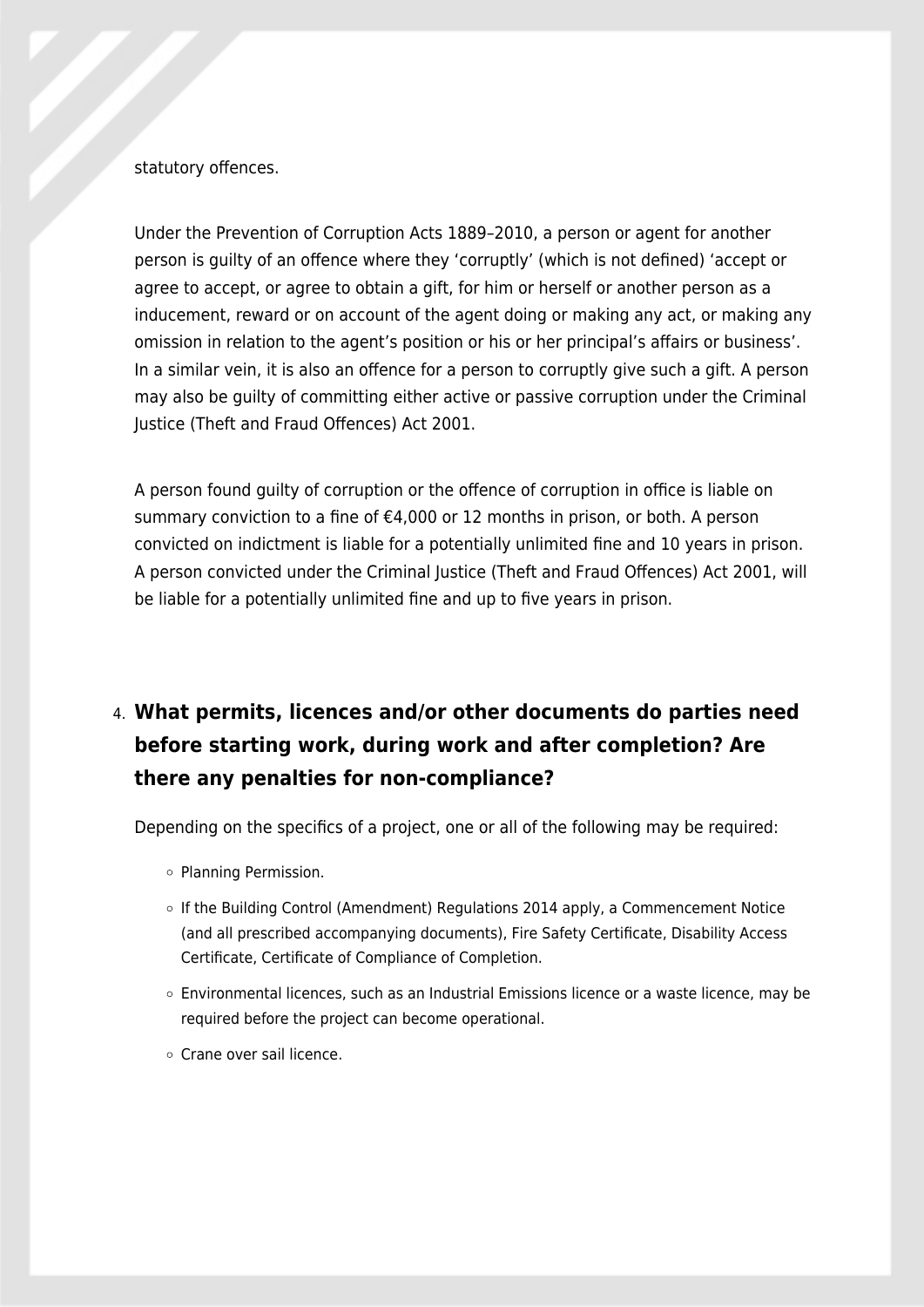## 5. **Is tort law or a law of extra-contractual obligations recognised in your jurisdiction?**

Yes, tort law is recognised in Ireland.

In certain circumstances the tort of negligence may create a legal route for a third party to bring a claim against a contractor or a consultant for defective work or design (as applicable). In order for a third party to be successful in bringing such a claim against a contractor or consultant in negligence, the third party will have to show that the contractor or consultant owed the third party a duty of care, that the acts or omissions of the contractor or consultant were in breach of that duty of care, that there was a causal link between the breach of duty and the loss suffered by the third party and that the loss suffered is not so remote that it cannot be recovered under negligence.

In addition to proving negligence against a contractor or a consultant, a third party must also be able to show that the type of damage suffered is a category of damage that is recoverable under Irish law. In Ireland, apart from certain circumstances, damages known as 'pure economic loss' are often not recoverable in tort. Pure economic loss would include damage to a thing itself. So, for example, if a purchaser of a home discovers latent defects in the building, the cost of repairing these latent defects or the diminution in value of the house as a result of the defects would be classified as pure economic loss.

Pure economic loss, however, is recoverable in certain circumstances. For example, where a contractor or a consultant voluntarily assumes responsibility to a third party through a statement of fact and the statement is negligently made, which results in loss to the third party, pure economic loss is recoverable in this instance. This is particularly relevant for consultants who sign certificates stating that buildings comply with certain standards.

### 6. **Who are the typical parties involved in a construction and**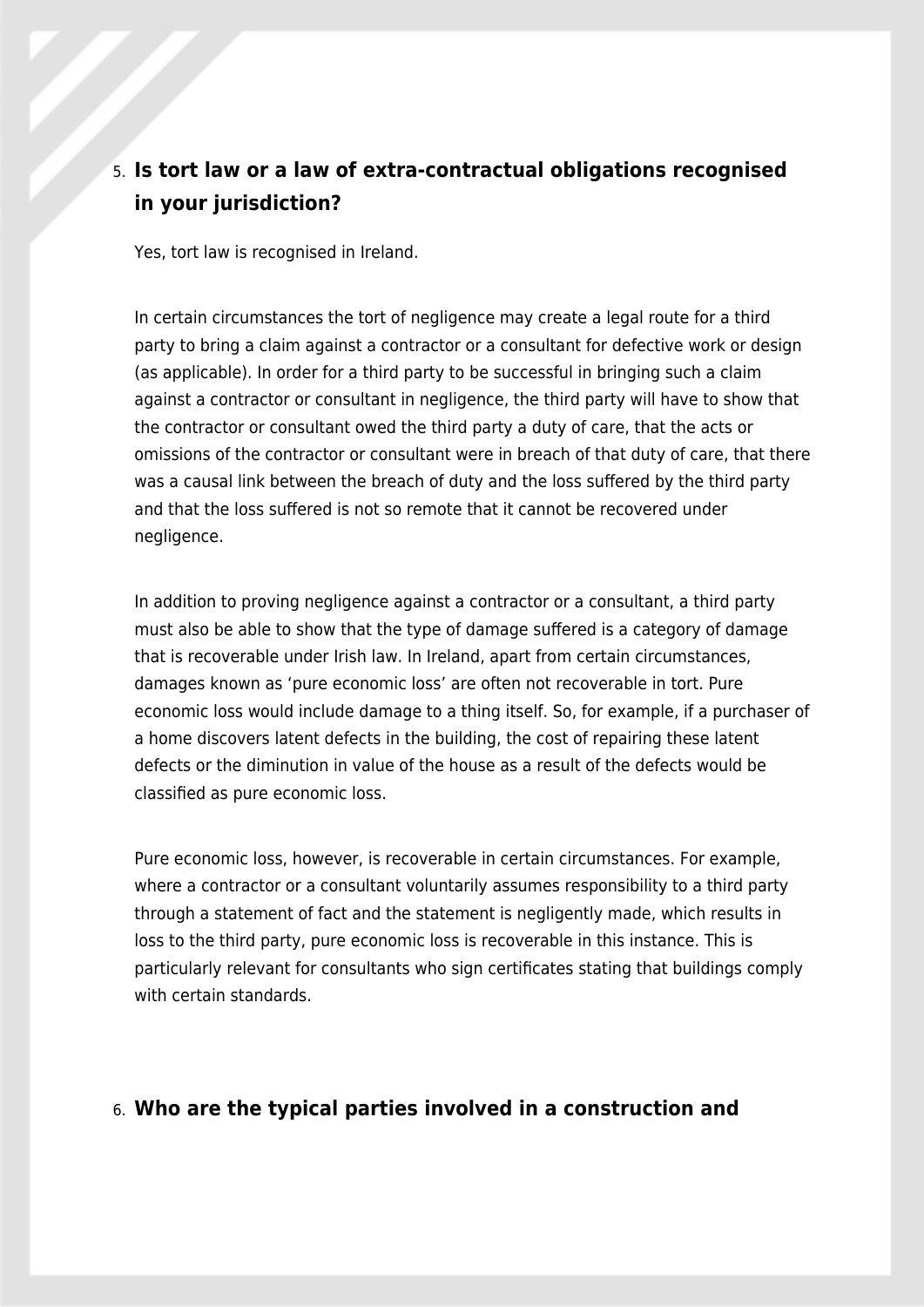### **engineering project?**

The typical parties include the developer, building contractor, sub-contractors, design team, project managers, cost consultants, quantity surveyors, lenders, a lender's project monitor and insurance brokers/advisors.

### 7. **What are the most popular methods of procurement?**

There are a number of ways for major projects to be procured in Ireland, including the following:

- $\circ$  traditional form of contracting whereby the employer (which may be a private or state developer) appoints the contractor to carry out the construction work and separately appoints the design team to carry out design services;
- $\circ$  design and build contracts, where the employer appoints a contractor who takes on the responsibility and liability for both the design and construction (it is possible in Ireland for the employer to appoint a design team at the outset and then 'novate' the design team to the contractor, who then becomes responsible for the design and the design team);
- $\circ$  engineering, procurement and construction contracts are more typically used in power production projects and involve the contractor carrying out all of the engineering works and design, procuring all materials and plans and all construction works; and
- $\circ$  PPPs, where the state contracts with a private company for the private company to design, finance and build (and sometimes operate) large infrastructure assets (such as roads, water treatment plants and certain civic facilities such as court buildings).

There is no standard form for construction management or management contracting but projects can be let on these bases using amended standard forms of building agreements.

## 8. **What are the most popular standard forms of contract? Do parties commonly amend these standard forms?**

There are various Irish standard forms of contracts.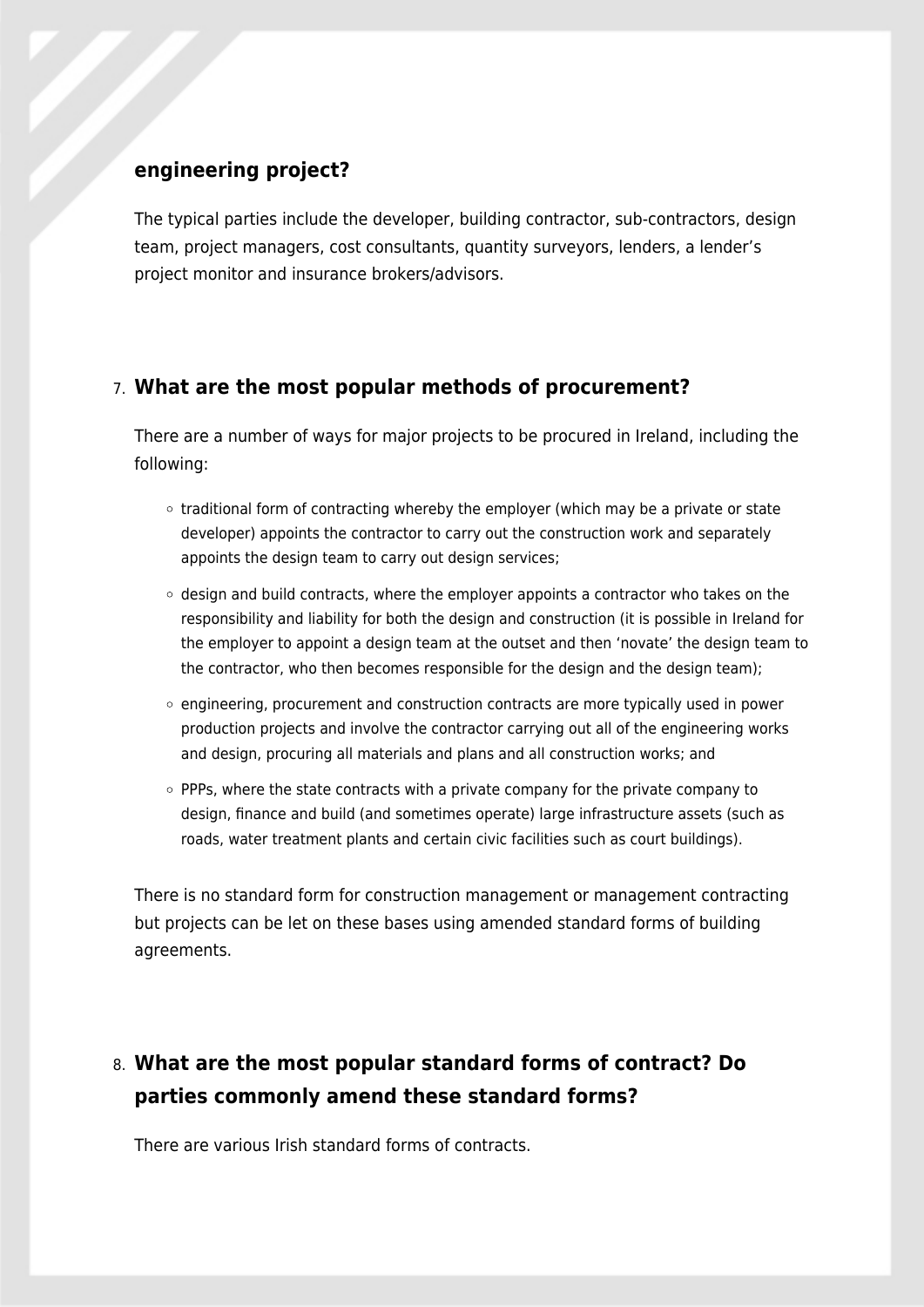For building works in the private sector, the most common forms are the RIAI (the Royal Institute of the Architects of Ireland) forms of contract, with quantities (printed on a yellow form) or without quantities (printed on a blue form). Frequently, especially for larger projects, parties will also agree amendments and special conditions to those forms.

The Construction Industry Federation in conjunction with the RIAI, has prepared a form of subcontract for use with the RIAI form of main contract.

There is also the Engineers Ireland (formerly the Institution of Engineers of Ireland or "IEI") Third edition form of contract, which is generally used for civil engineering works. This had been the principal form used for most publicly-funded roads and water projects until the advent of the Public Works forms (see below). There is a standard form of subcontract for use with the IEI Third edition.

In 2007, the Government Construction Contracts Committee (GCCC) developed a number of contracts for use in public sector building and civil engineering works for contractors. These include traditional and design and build forms, as well as a minor works contract and a short form of contract for smaller projects, a contract for investigation works, a framework agreement, a contract for early collaboration with the Contractor on complex projects with a high value, and a term maintenance contract. These contracts replace the Government Departments and Local Authorities (GDLA) form of contract (similar to the RIAI form and prepared for use in the public sector) as well as the use of the IEI Third Edition for civil engineering works. The public works contracts are mandatory for all public works.

There are also standard forms for construction professionals developed by the representative bodies for construction consultants (the RIAI, IEI and the Society of Chartered Surveyors (SCS)). The GCCC has also developed standard conditions of engagement for construction professionals in public works.

UK and international forms are also used. The FIDIC (International Federation of Consulting Engineers (Fédération Internationale des Ingénieurs-Conseils)) suite is well known and frequently used, particularly in the energy sector. Other forms used include: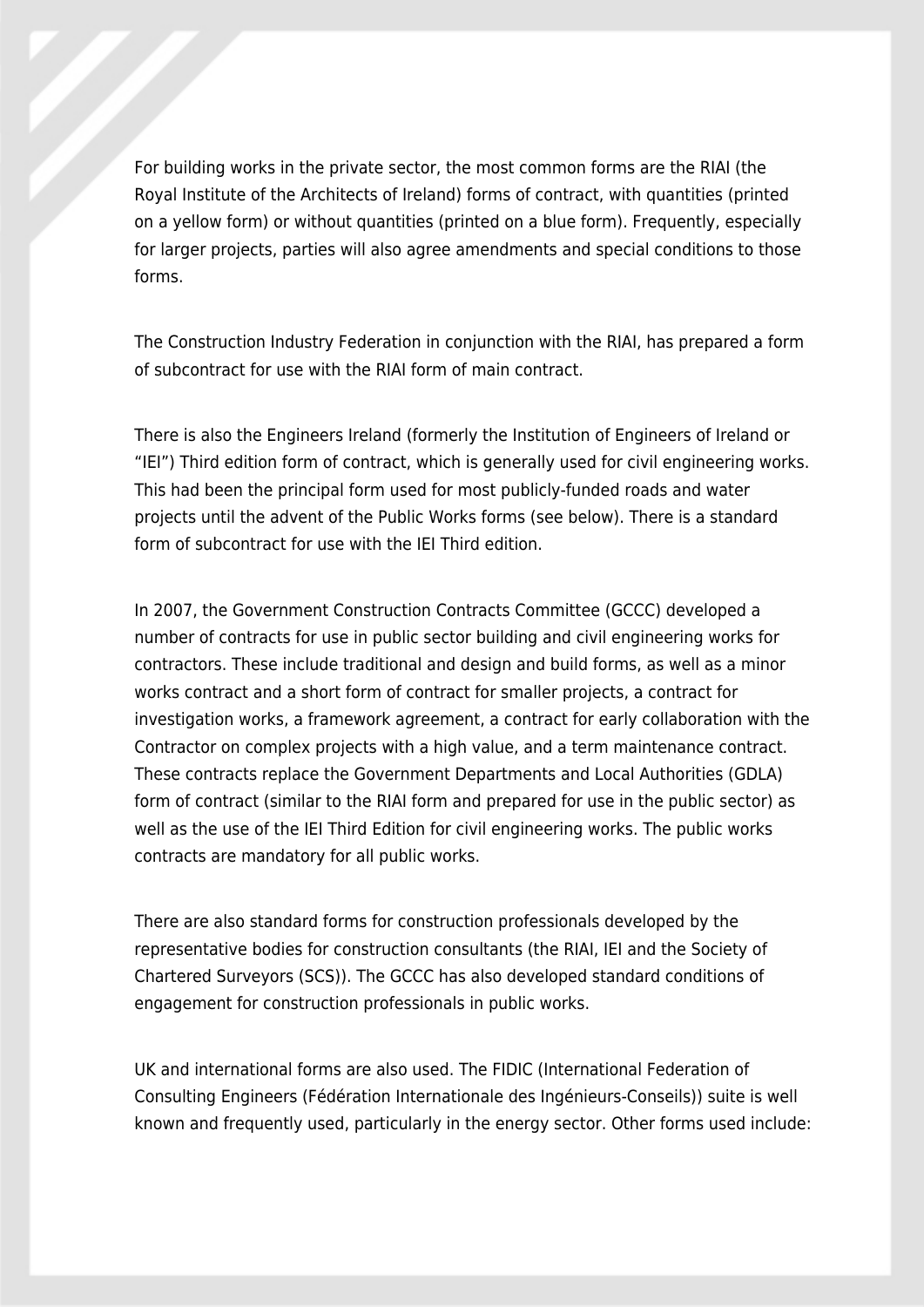- o Institution of Civil Engineers;
- o Joint Contracts Tribunal;
- o New Engineering Contract forms;
- o Institution of Chemical Engineers (IChemE); and
- $\circ$  Institution of Engineering and Technology MF/1 (amended for the Irish market).

There is no standard form of Management Contract; however, a bespoke form is often produced based on one of the RIAI contracts referred to above.

### 9. **Are there any restrictions or legislative regimes affecting procurement?**

The restrictions and legislative regimes affecting procurement relate to public bodies, apart from this there are none in place.

### 10. **Do parties typically engage consultants? What forms are used?**

Yes, parties typically engage a range of consultants. There standard form appointments for construction professionals developed by the representative bodies for construction consultants (the RIAI, IEI and the Society of Chartered Surveyors (SCS)). The GCCC has also developed standard conditions of engagement for construction professionals in public works.

It is also very common for parties to appoint consultant on bespoke terms and conditions of appointment.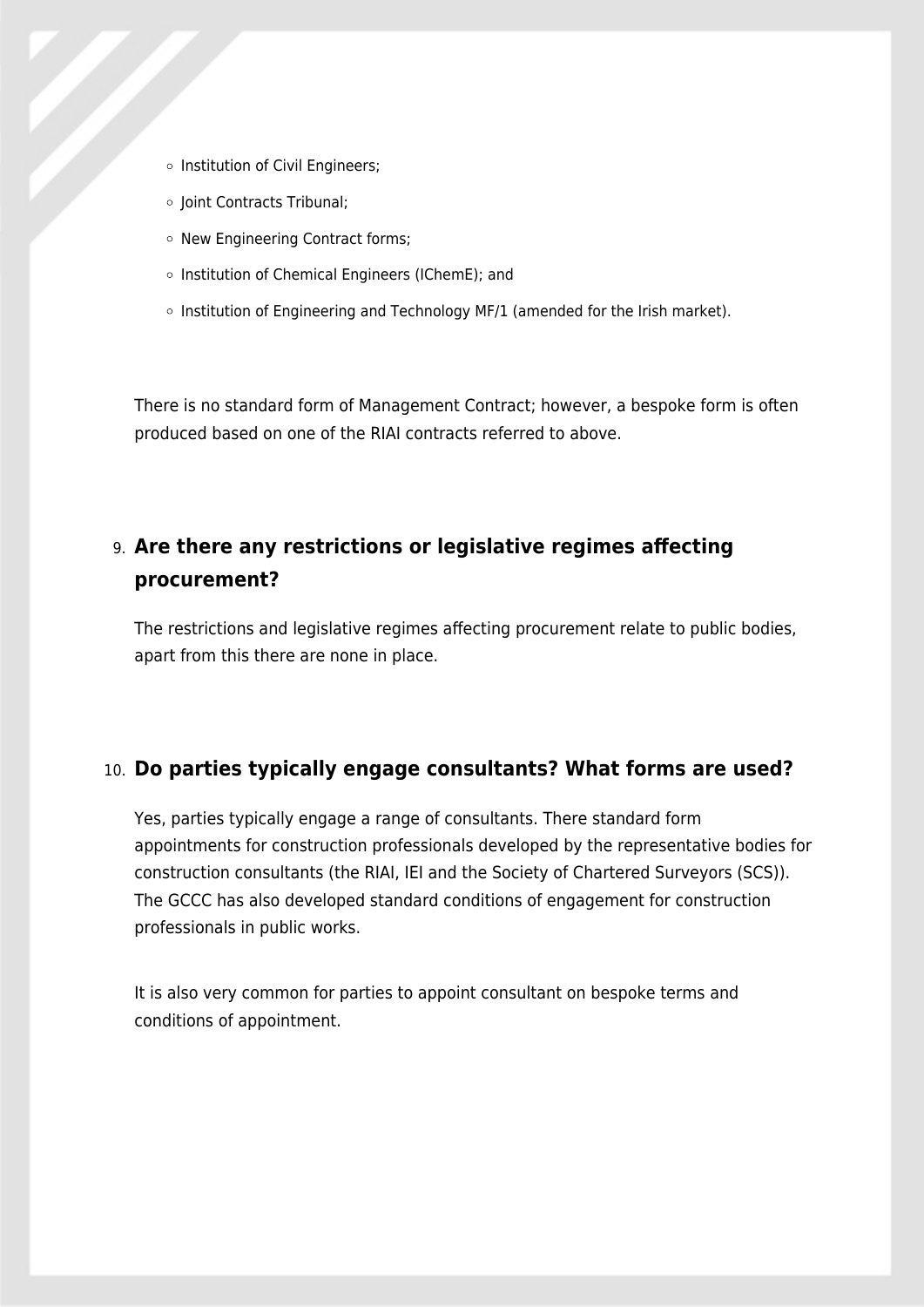#### 11. **Is subcontracting permitted?**

Yes. There are no statutory restrictions on subcontracting.

### 12. **How are projects typically financed?**

Projects are typically funded by one of more of the following sources:

- Bank funding, by way of traditional development finance (through pillar bank, non-pillar bank and non-bank lending) and by way of forward funded development finance.
- o Private equity.
- Government funding.
- $\circ$  Public private partnerships.

# 13. **What kind of security is available for employers, e.g. performance bonds, advance payment bonds, parent company guarantees? How long are these typically held for?**

It is both permissible and common for there to be performance bonds (provided by banks and others) to guarantee performance, and/or company guarantees provided to guarantee the performance of subsidiary companies. The amount of the bond is typically between 10% to 12.5% of the contract sum. It can be difficult for contractors to procure a bond for a higher amount. The usual arrangement in a construction contract is for the performance bond to be a default bond, i.e. the beneficiary must show a default by the Contractor and loss arising before a payment is made. However, in some situations, an on-demand bond is provided (where payment is made on foot of a demand made to the bondsman in a specific format, notwithstanding that there may be a dispute between the Contractor and Employer as to the amount due). Such a bond is usually required, for example, in the case of an advance payment or early release of retention monies.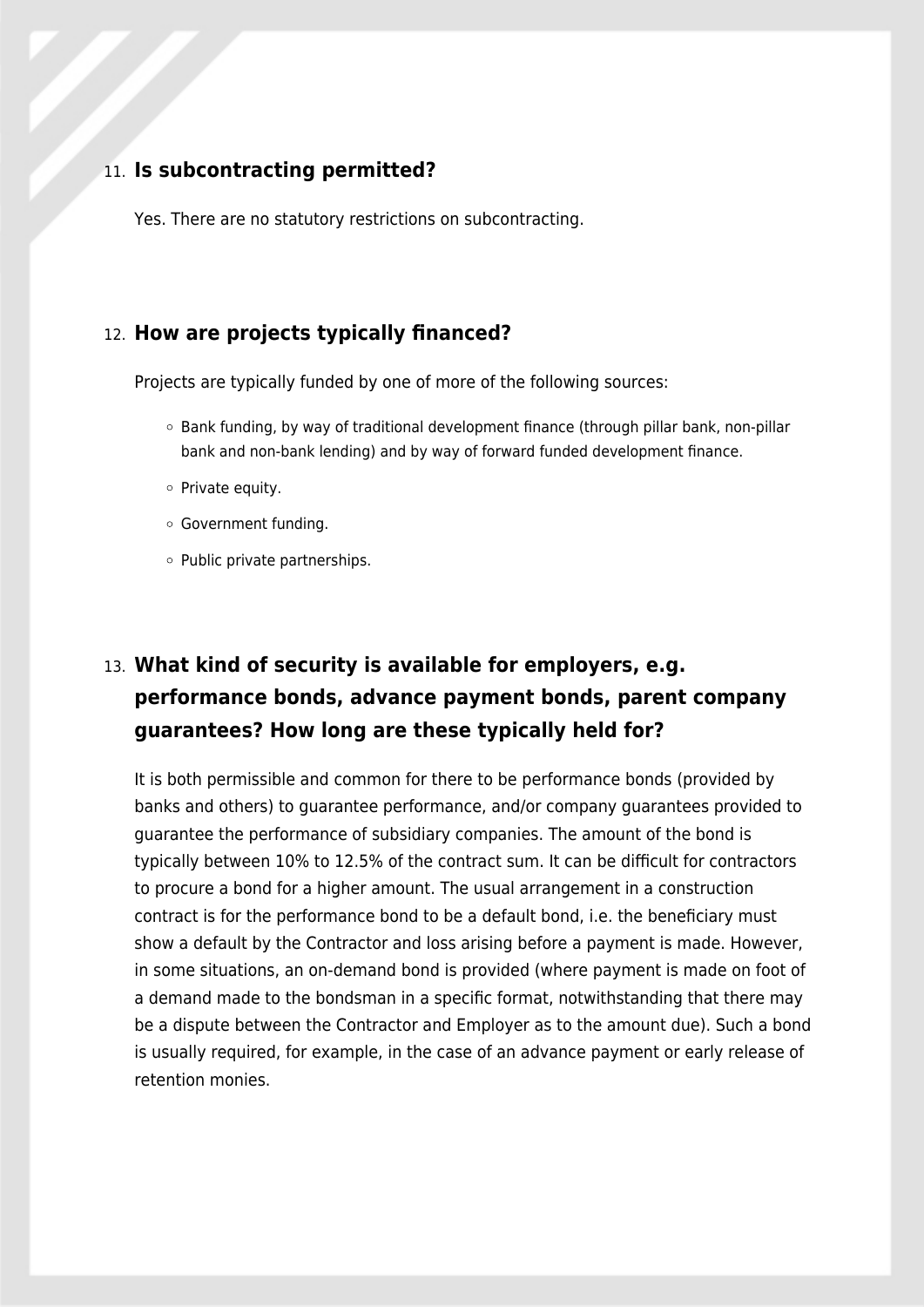## 14. **Is there any specific legislation relating to payment in the industry?**

There is no specific requirement in Ireland as to how contractors should be paid. Typically, however, payments are made by electronic transfer. There is nothing in Irish law to prohibit payment by cash or cheque. How payments are to be made is usually stated in the governing agreement.

Subject to what is said below about the Construction Contracts Act 2013, parties are free to agree in their contracts the frequency of payments between them. Payment frequency is usually on an interim basis (e.g., monthly) or hinged off milestones (e.g., delivery of items to site).

Under the European Communities (Late Payment in Commercial Transactions) Regulations 2012, for business-to-business payments, the general deadline is 30 days unless otherwise stated in the contract. It is possible, if both parties agree, to extend payment terms to 60 days. The period may be extended beyond 60 days only if expressly agreed by the parties in the contract and provided that it is not grossly unfair to the supplier. The standard deadline for public authorities to process business payments is 30 days. Payment can be extended to 60 days only if it is expressly agreed and justified in light of the nature or feature of the contract.

Consultant appointments in Ireland typically provide for a lump sum, which is paid by instalments. This is not always the case and some appointments will provide for the consultant's remuneration to be measured by way of a percentage fee against the total construction contract cost.

On 25 July 2016 the Construction Contracts Act 2013 (the 2013 Act) commenced in Ireland. The 2013 Act, among other things, sets out the minimum provisions in relation to payments to be made under a construction contract (the definition of which would include the typical appointments of consultants). The 2013 Act provides that a construction contract shall provide for the following:

- $\circ$  the amount of each interim payment to be made under the construction contract;
- $\circ$  the amount of the final payment to be made under the construction contract;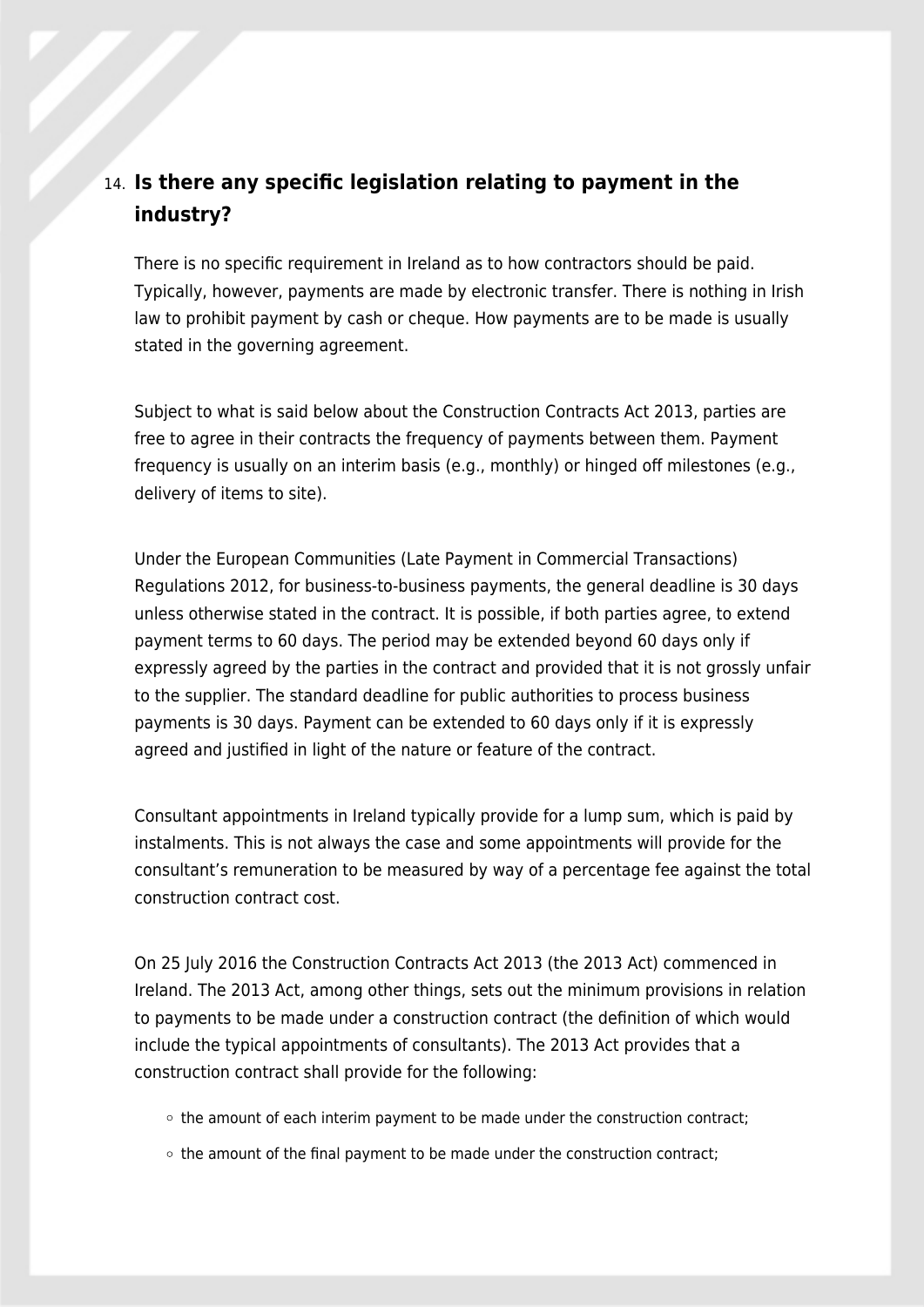- $\circ$  an adequate mechanism to determine such payment amounts;
- $\circ$  the payment claim date, or an adequate mechanism for determining the payment claim date, for each amount due under the construction contract; and
- $\circ$  the period between the payment claim date for each such amount and the date on which the amount is so due.

Where the construction contract does not comply with the above requirements, the schedule to the 2013 Act will apply to the extent the construction contract does not comply. For example, if the construction contract does not set out the payment claim date, the schedule will apply and would allow for a payment claim date every 30 days after the commencement of the construction contract up to substantial completion and 30 days following the date of final completion.

In relation to subcontracts (where the subcontractor is the party executing the works), it appears from the 2013 Act that regardless of what the subcontract payment dates are stated to be, the maximum period between payment claim dates is 30 days (as per the schedule) but the parties are free to agree a period that is more favourable to the executing parties.

# 15. **Are pay-when-paid clauses (i.e clauses permitting payment to be made by a contractor only when it has been paid by the employer) permitted? Are they commonly used?**

Under the Construction Contracts Act, 2013, such clauses are "ineffective" save in limited circumstances relating to insolvency, as set out in Section 3(5) of this Act.

## 16. **Do your contracts contain retention provisions and, if so, how do they operate?**

Standard form construction contracts typically provide for a retention amount, usually in the range of 3% to 5% of the contract sum, retained from each interim payment. Typically, half of the retained amount is released at practical completion and the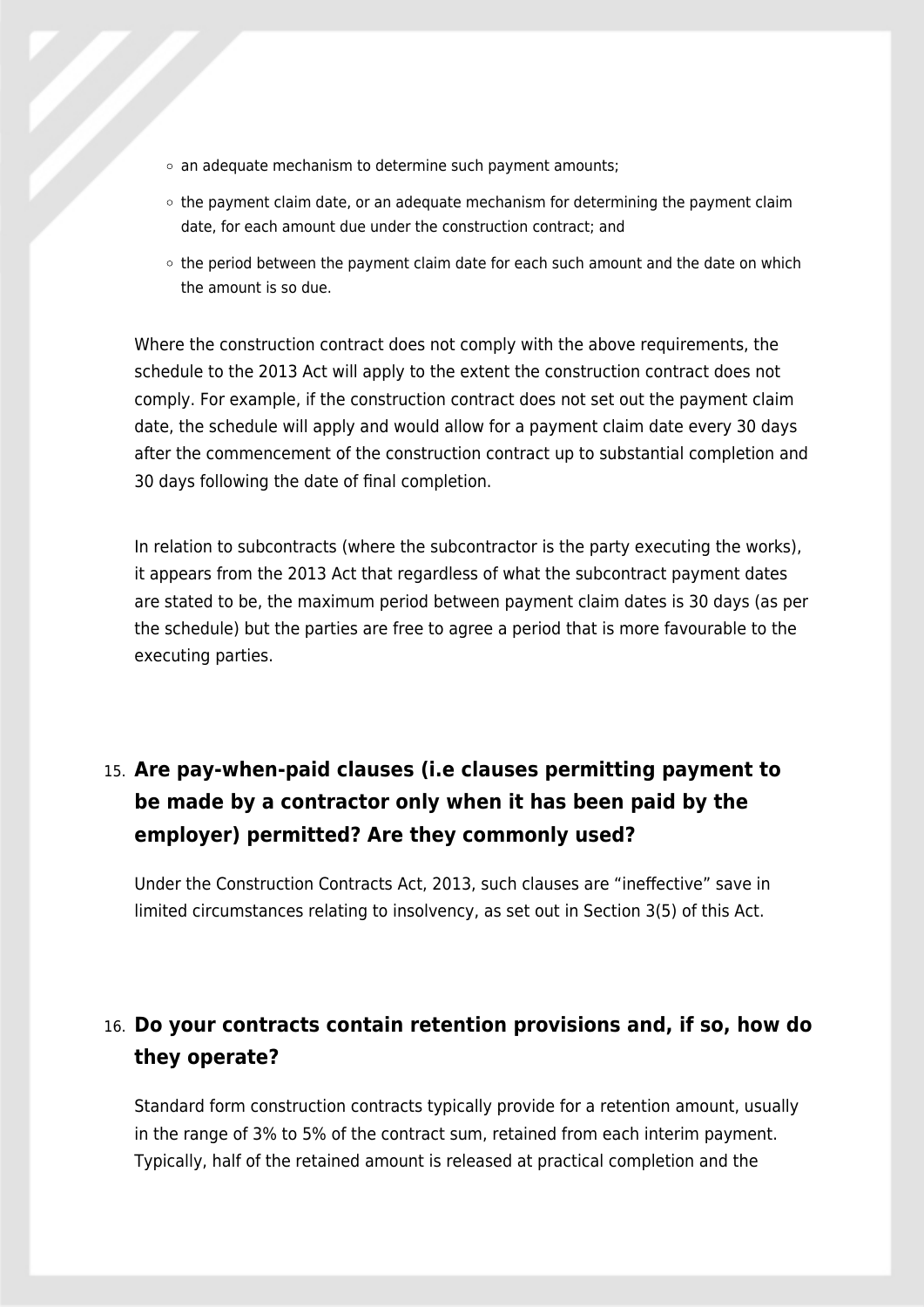remainder at the expiry of the defects liability period, or issue of the final certificate under the contract. Retention provisions usually place a trust obligation (without obligation to invest) on the Employer for the retained amounts.

## 17. **Do contracts commonly contain liquidated delay damages provisions and are these upheld by the courts?**

Parties are permitted to agree in advance a fixed sum (liquidated damages), which will be paid by the Contractor to the Employer in the event of particular breaches, e.g. liquidated damages for late completion, usually expressed as a fixed amount for every day or week of delay beyond the date for Practical Completion. The sum to be paid must be a genuine pre-estimate of loss, but if it is not, the Contractor can seek to set it aside as a penalty. If the purpose is not intended to be compensatory but rather to force performance with the contract, that will be a factor pointing to it being a penalty.

#### 18. **Are the parties able to exclude or limit liability?**

Yes, the parties are free to agree limits on their liability and exclude liability for certain heads of loss. While there is no general statutory prohibition on excluding liability for fraud, death and personal injury (in a non-consumer contract), it is market practice that these types of exclusions of liability are not permitted. There is also a general view that an Irish court would take a very strict approach to construing any such limitation or exclusion of liability in a general contract, and especially if it were to purport to exclude or restrict liability for death or personal injury arising from the counterparty's negligence (or breach of contract that is tantamount to negligence).

## 19. **Are there any restrictions on termination? Can parties terminate for convenience? Force majeure?**

A construction contract will rarely have a provision for automatic termination; one would need to be expressly agreed and it would likely be the subject of extensive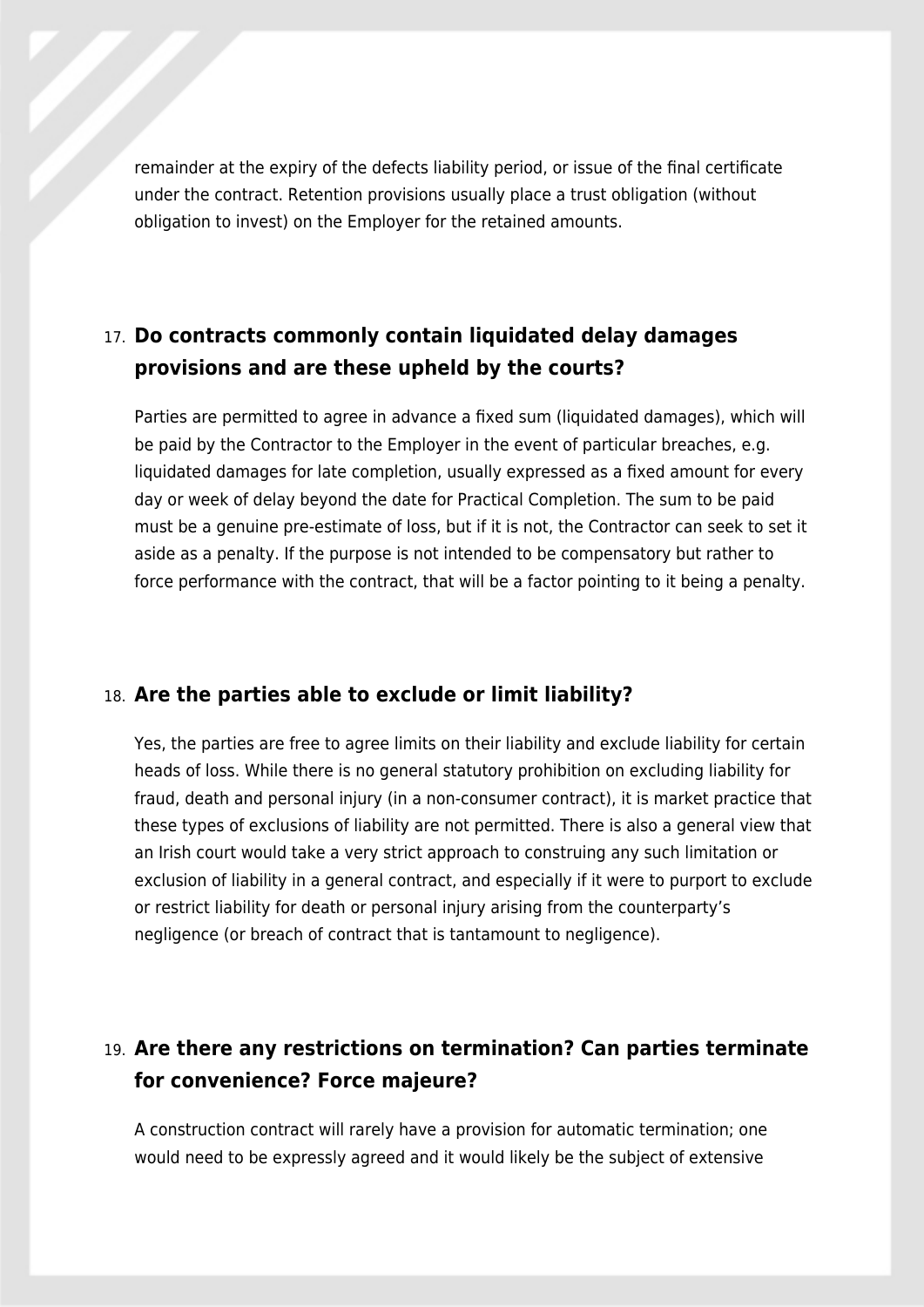negotiation. The contract will usually set out clear grounds for termination. The contract typically provides for the Employer to be entitled to terminate for default or insolvency of the Contractor. In the case of the Contractor, it is typically for insolvency of the Employer or non-payment within a specified period.

If the contract does not have express contractual termination rights, or the express contractual termination rights do not apply, then a party may have grounds to terminate a contract at law. The principal reason for terminating at common law arises in the case of a repudiatory breach of contract (where one party refuses to perform all or substantially all of its obligations under a contract).

Parties are free to agree a right to terminate in the event of force majeure. There is no statutory definition of force majeure. Force majeure is an expression sometimes used in contracts to describe events that are beyond the control of either party and which have the effect of causing damage, delay, disruption, or financial detriment to one or more of the parties to the contract. Force majeure events are usually defined in the contract to include matters such as acts of God, fire, flood, explosion, riot, war, or rebellion beyond the control or influence of the parties which have a significant effect on the ability of the party to perform its obligations.

## 20. **What rights are commonly granted to third parties (e.g. funders, purchasers, renters) and, if so, how is this achieved?**

Funders, purchasers and tenants of commercial premises are typically granted contractual rights against the main contractor, key sub-contractors and design team members. This is achieved by way of a direct agreement between such parties, known as a 'collateral warranty'. A funder, if providing development finance, will require rights allowing it to step in to the main contract, key sub-contracts and design team appointments in the event of borrower insolvency. Collateral warranties also allow the beneficiaries thereof to pursue a contracting party in the event of defects in the works where the beneficiary suffers a loss.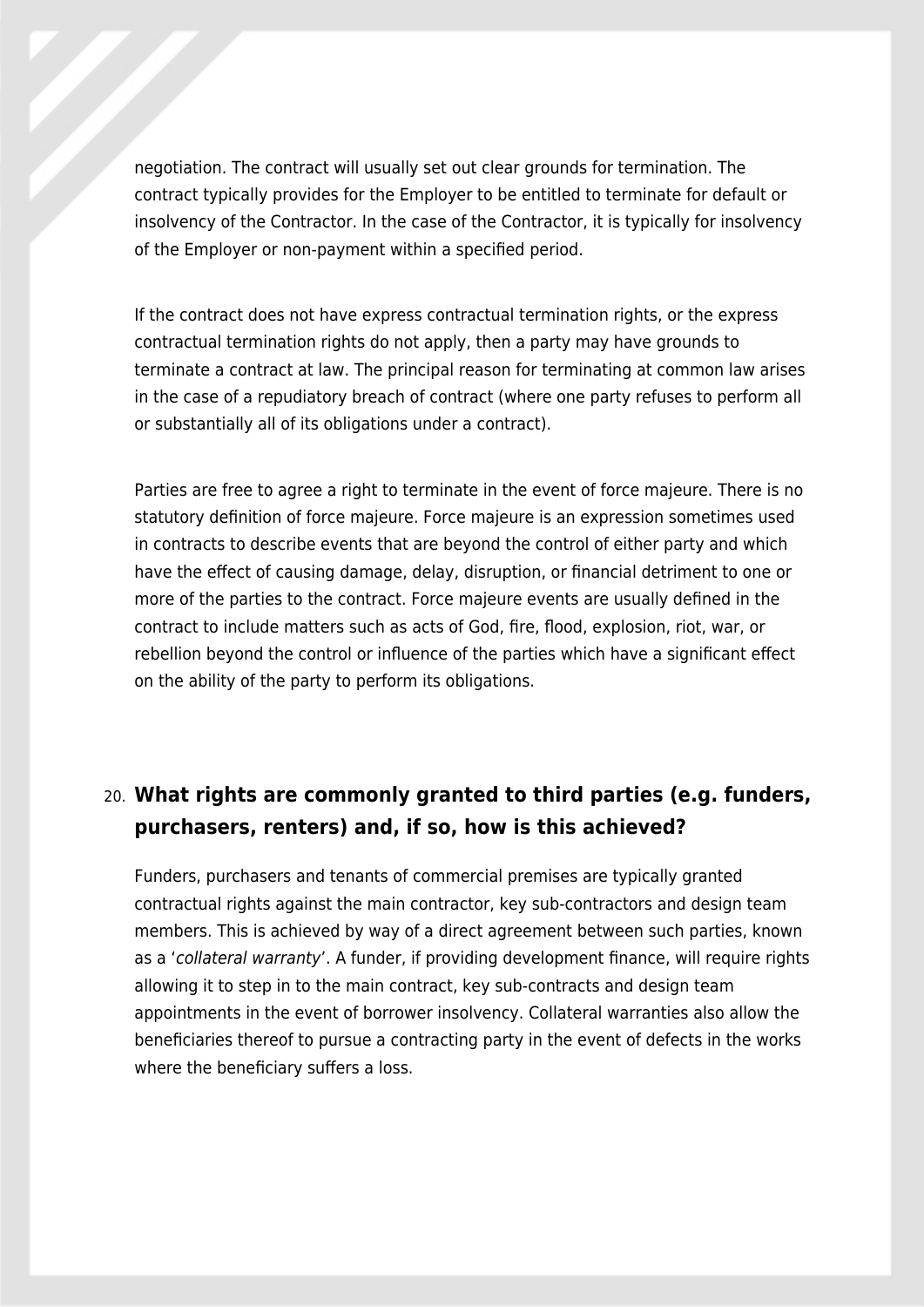21. **Do contracts typically contain strict provisions governing notification of claims for additional time and money which act as conditions precedent to bringing claims? Does your jurisdiction recognise such notices as conditions precedent?**

Most of the standard form contracts contain time periods for the notification of claims for additional time and money, however not all contracts provide that compliance with such time periods will be a strict pre-condition to the Contractor's entitlement to bring such claims. There is no statutory footing for recognition of such notices as conditions precedent.

## 22. **What insurances are the parties required to hold? And how long for?**

There are no insurances related to a construction project required by statute other than motor vehicle insurance. However, a construction contract will typically require the following insurances:

- insurance of the works (usually referred to as 'all risks' insurance), taken out by either the employer or the contractor, covering loss or damage to the work executed and site materials up to practical completion in the joint names of both parties to the contract;
- $\circ$  public liability insurance, covering claims in relation to death or injury to third parties or damage to property other than the construction works;
- $\circ$  employer's liability insurance, to be taken out by the contractor to cover the injury or death of its employees; and
- $\circ$  professional indemnity insurance (PI), to cover design liability and to be taken out by any party carrying out design (including the contractor where it is doing some design under the contract). PI policies cover the insured against claims for professional negligence and are usually required to be in place from commencement of the work or services until six years (and sometimes 12 years) after practical completion.

The parties may agree that a project may also require specific insurance policies or overall project insurance. Although not universal, latent defects insurance products are available on the Irish market.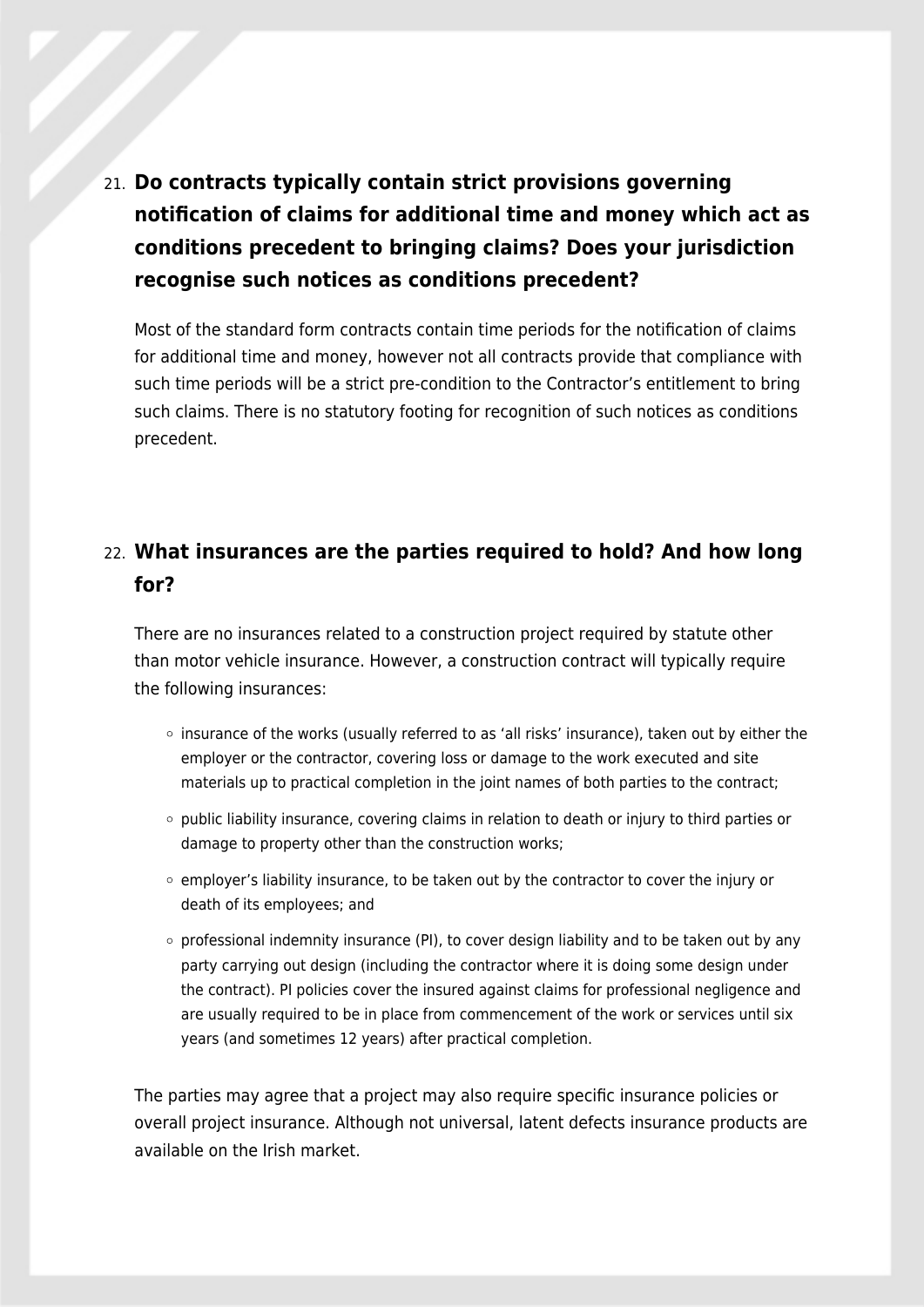The parties may agree that a project may also require specific insurance policies or overall project insurance. Although not universal, latent defects insurance products are available on the Irish market.

# 23. **How are construction and engineering disputes typically resolved in your jurisdiction (e.g. arbitration, litigation, adjudication)? What alternatives are available?**

The most common methods of settling construction disputes are conciliation, mediation, arbitration, and litigation. Adjudication has been introduced by the Construction Contracts Act 2013.

# 24. **How supportive are the local courts of arbitration (domestic and international)? How long does it typically take to enforce an award?**

Arbitration in Ireland is governed by the Arbitration Act 2010. An arbitrator's award is binding on the parties and is enforceable in Court.

Ireland is a signatory to the New York Convention (the "Convention") and it is incorporated into its legislation in section 24 of the Arbitration Act 2010. Article 35(1) of the Model Law, incorporated in section 6 of the 2010 Act, provides that an arbitral award, irrespective of the country in which it was made, shall be recognized as binding and, upon application in writing to the competent court, shall be enforced. International and domestic arbitral awards will be equally enforced by the Irish courts.

The courts will refuse to enforce an award in limited circumstances, such as those set out in Article V of the Convention. These include instances in which:

(i) a party to the arbitration agreement was under some incapacity; (ii) the arbitration agreement was not valid under its substantive law;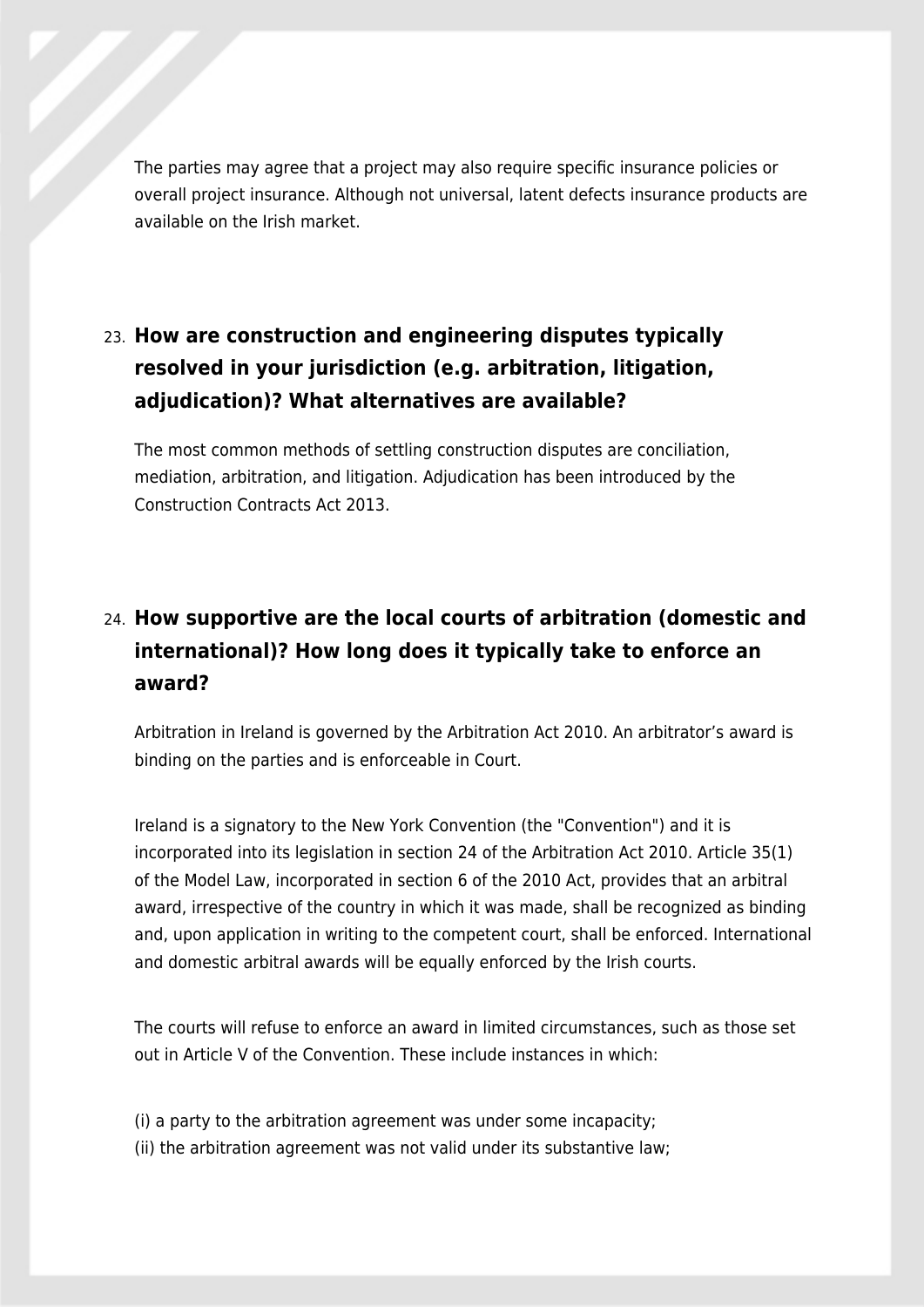(iii) a party against whom it is to be enforced was not given proper notice or was unable to present its case;

- (iv) the tribunal lacked jurisdiction;
- (v) there was a procedural irregularity; and/or
- (vi) it would be contrary to public policy to recognise or enforce the award.

## 25. **Are there any limitation periods for commencing disputes in your jurisdiction?**

The parties are free to agree a limitation period, but in the absence of an express agreement, the limitation period as set by the Statute of Limitations, 1957, for a claim for a breach of contract is six years from accrual of the cause of action (which is the date of the breach of contract) if the contract is signed under hand, and twelve years from the date of the breach where the contract is executed as a deed. In tort, the Statute of Limitations, 1957, as amended, provides that an action founded on tort shall not be brought after the expiration of six years from the date on which the cause of action accrued. There has been considerable debate as to when the cause of action accrues. In the Supreme Court case of Brandley and Deane [2017] IESC 23, the Court looked at the question of when does time run for the purposes of the Statute of Limitations for property damage claims founded in the tort of negligence. In summary, the conclusions of the Court in that case are as follows:

- A cause of action in damages, for a non-personal-injury claim, accrues only at the time that "damage" becomes "manifest".
- $\circ$  Damage is "manifest" when it is capable of being discovered (irrespective of whether it has or has not been discovered or ought to have been discovered).
- $\circ$  In a construction context, there may be a distinction between defective work, such as the installation of defective foundations, and actual damage occurring or becoming manifest.
- $\circ$  A "discoverability" test does not apply in respect of non-personal-injury claims in tort/negligence.
- Causes of action in contract and in tort/negligence may accrue at different points in time.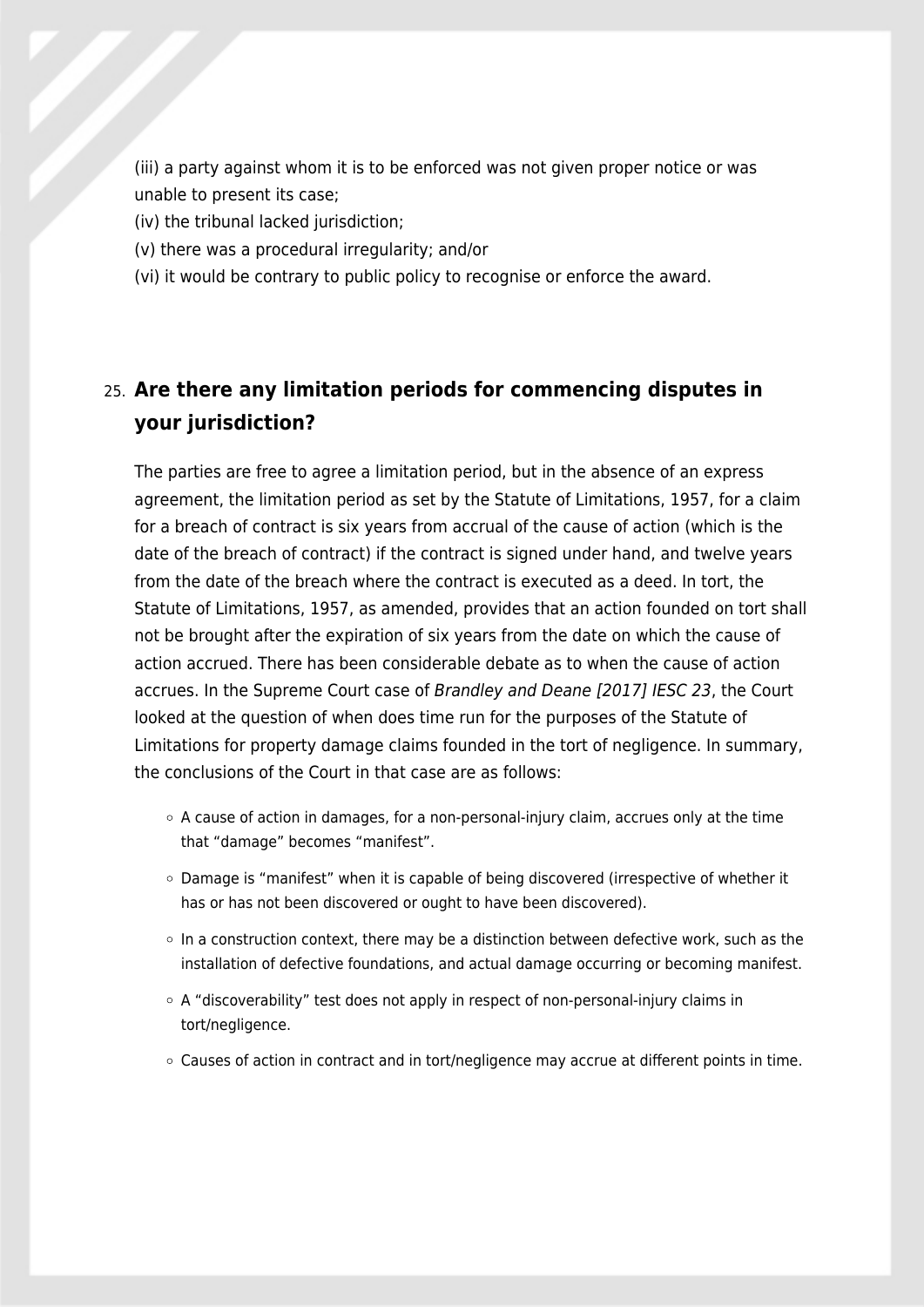26. **How common are multi-party disputes? How is liability apportioned between multiple defendants? Does your jurisdiction recognise net contribution clauses (which limit the liability of a defaulting party to a "fair and reasonable" proportion of the innocent party's losses), and are these commonly used?**

Multi-party disputes are common in the construction industry given the number of different parties engaged on a project. The Civil Liability Act 1961 provides that where two or more defendants are concurrent wrongdoers, they are fully liable for the damage suffered by the plaintiff. This means that in the event that one of the defendants is unable to meet the judgment against it for its portion of the damages caused, the other defendants, i.e. those that are marks for damages, will be liable for the full amount and not just their own respective portion.

Net contribution clauses are commonly requested by designers in their professional appointments and collateral warranties in order to overcome the provisions of the Civil Liability Act 1961, set out above. The effectiveness of net contribution clauses has not been specifically tested before the Irish courts.

## 27. **What are the biggest challenges and opportunities facing the construction sector in your jurisdiction?**

Skills and labour shortages are possibly the biggest challenges to the construction sector in Ireland currently, as we head towards near full employment.

In the current market, Brexit and the uncertainty as to what effect it will have on the supply chains, the labour market and the cost of materials is a challenge to the construction sector. Brexit on the other hand may also bring opportunities, as companies seek to relocate in Ireland.

Other challenges to the sector include inflation, as construction tender prices rose 7.7% for the full year of 2018 according to the latest Tender Price Index published by